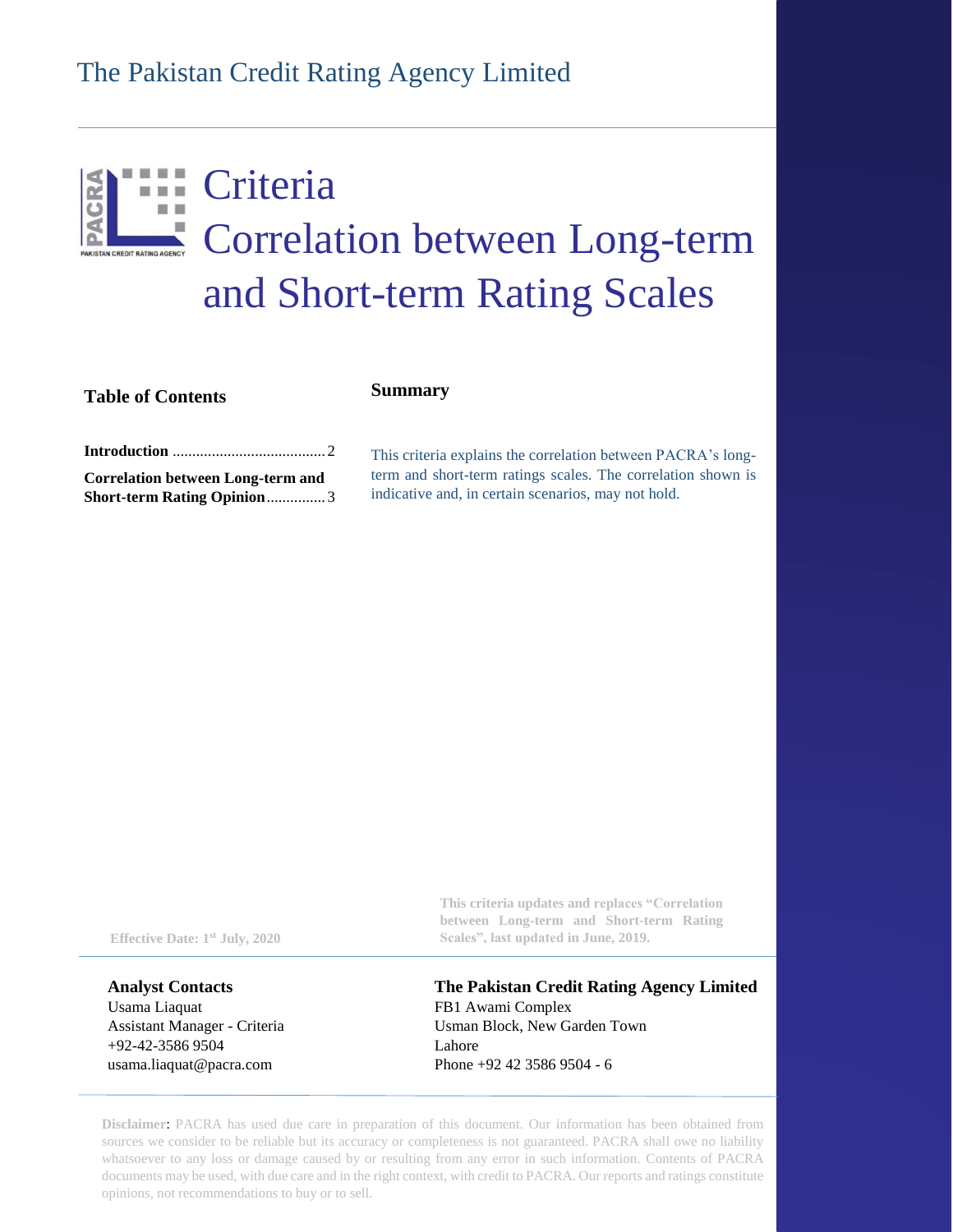

#### **Introduction 0. Introduction**

<span id="page-1-0"></span>*A sound financial ecosystem is critical for functioning of any economy. It is defined by interaction of providers of funds - savers, users of funds - borrowers, financial institutions, and regulators. This system ensures smooth flow of funds between savers and borrowers; wherein, financial institutions provide platform for their interaction. Regulatory oversight safeguards the sanctity of this system. Like all systems, financial system has its own set of challenges. The most prominent being "Risk"; the risk that some participant may not be able to meet its commitments. All participants do their best to manage this risk to maximize their return. This is not possible unless we have independent information on this risk. Here comes expertise of rating agencies, providing independent opinion on credit risk. Flow of funds is only possible when the provider of funds has confidence that user of funds will be able to return these in a timely manner and as committed. Ratings help build this confidence. A higher rating means higher likelihood of timely repayment compared to a low rating. Our ratings are forward-looking and reflect our expectations for future financial and operating performance. However, historical results are helpful in understanding patterns and trends of a company's performance as well as for peer comparisons.*

**0.1** Ratings reflect forward-looking opinion on creditworthiness of underlying entity or instrument; more specifically it covers relative ability to honor financial obligations. The primary factor being captured on the rating scale is relative likelihood of default.

- **0.2** PACRA expresses its opinion in terms of:
	- **Long-term rating:** A long-term rating denotes vulnerability to default on a medium to longterm horizon (> 12 months). Hence, the primary rating considerations for evolving a longterm rating are factors that have high impact on long-term sustainability of underlying entity / issuer.
	- **Short-term rating (where applicable):** A short-term rating is an opinion on the short-term vulnerability to default for obligations coming due within 12-months' time. Hence, the primary rating considerations for evolving a short-term rating are factors that can materially alter credit quality in the short-term. A key factor for determining short-term ratings is liquidity position of an entity / issuer.

**0.3** PACRA's long-term credit ratings range from Triple A (AAA), reflecting the highest credit quality, to Single C (C) denoting imminent default. The addition of plus "+" and minus "-" provides a way to create relative distinctions within rating categories that range from Double A (AA) to Single B (B) category. The Triple A (AAA) and Triple CCC to Single C (CCC – C) categories have no plus "<sup>+"</sup> or minus "-" attached to it.

**0.4** PACRA rates entities / issuers on a short-term rating scale from A One (A1) to A Four (A4). Within the A1 category, it can be designated with a plus sign  $(+)$ . This denotes the highest capacity for timely repayment, whereas, "A4" captures the likelihood of an inadequate capacity to ensure timely repayment.

**0.5** PACRA has a single category (D) to denote obligations that are currently in default. PACRA assigns a "D" to capture an event of default (For further details, refer to PACRA default recognition policy "What is Default" on [www.pacra.com\)](http://www.pacra.com/).